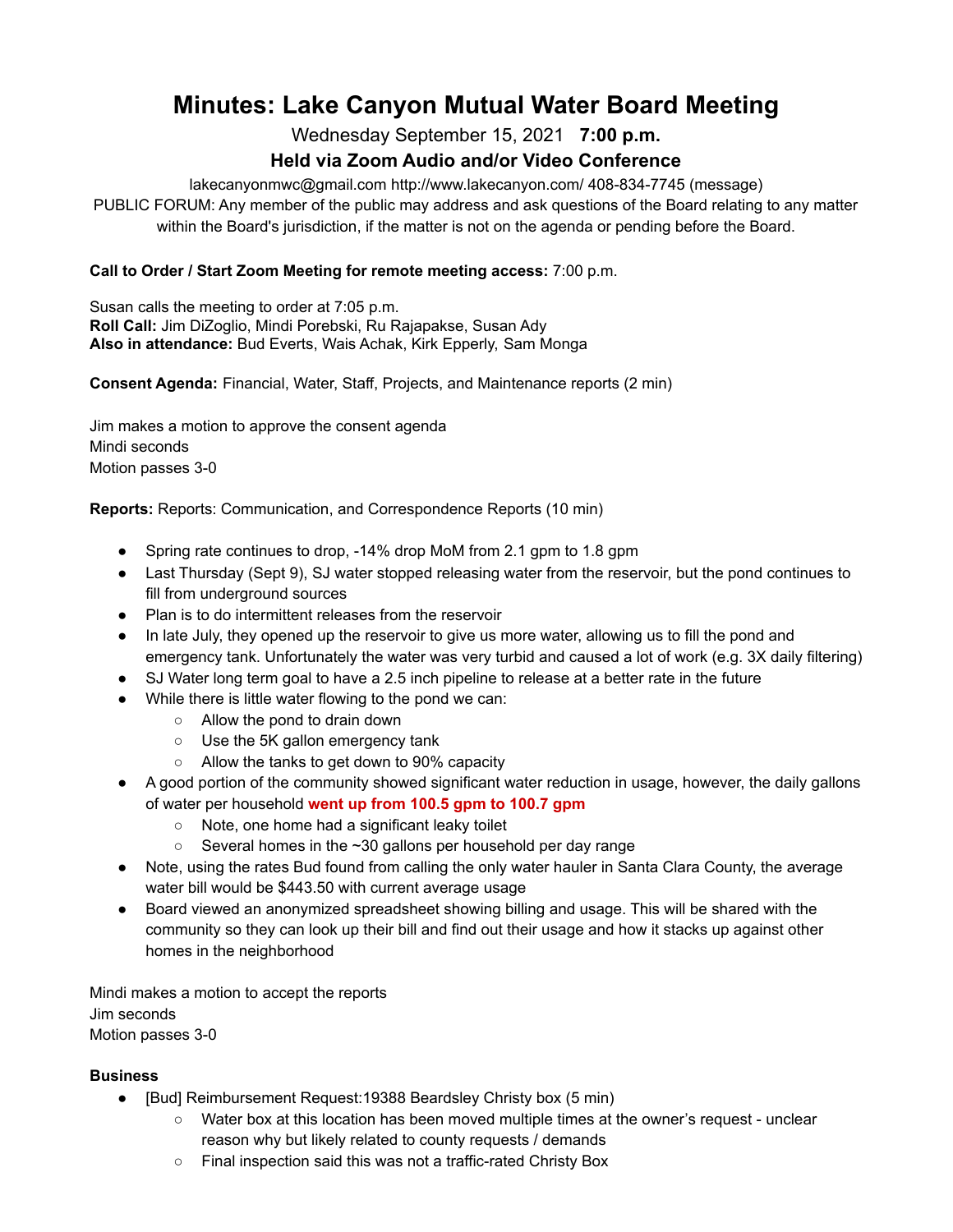- Initially, the contractor installed the location that was requested by the homeowner with a traffic rated top but not traffic rated box, which we understand was a location not in the road
- Owner is requesting a reimbursement for the traffic rated box and refusing to pay water bill until this is resolved
- We also have outstanding labor charges for all of the Christy box relocation requests
- All moves were directed by the owner at the owner's request, not by the board

Jim makes a motion to request homeowner's take on the facts of this situation and their rationale for the reimbursement request

#### Ru seconds

Motion passes 3-0

- [All] Water supply, demand, conservation and community communication (10 min)
	- Board had already reviewed the community communication draft

Ru makes a motion to send the community communication to the community Jim seconds Motion passes 3-0

- [All] Potential changes to water rates / tier levels (10 min)
	- Bud makes a recommendation as water treatment plant operator to lower the threshold from 150 gallons to 90 gallons at which usage rate rises from \$.01 to \$.02 per gallon, effective September 26, 2021
	- We have financial considerations for paying for San Jose Water for increase raw water drawn from creek to supplement the low flow from our spring
	- Previous drought, we were able to reduce to ~70 gallons per day average household usage
	- Board discussed alternative rate changes, the previous change from 200 to 150 gallons was a 25% drop. Current proposal from 150 to 90 gallons is a 40% drop. Intention is to reduce usage from previous 111 gallon average to 90 gallons average which is a 20% drop in usage
	- Need to ensure we are taking the right steps now to avoid the need to purchase trucked in water
	- Additional changes can be discussed in Annual meeting, such as a third tier
	- We need to be good stewards of the resources that we have

Ru makes a motion to approve the change Bud requested Mindi seconded Motion passes 3-0

- [Jim] Building the relationship with the water trucking company (10 min)
	- Discussed in Bud's report
	- Emergency tank is full
- [Mindi] September Annual Meeting Presentation (15 min) ([draft](https://docs.google.com/presentation/d/1zdHQx7pA7P1hhIi1JwmHzpXT_OzoJTf5h83krQR6BXM/edit#slide=id.g9a0ec3fd8a_0_86))
	- Reviewed slides and assigned owners to finish the content
		- Drought Bud & Mindi to own, include tank capacity
		- Financial Bud
		- Fire Prevention Mindi & Ru
		- Hardship, Comcast done
		- Halloween Mindi & Ru & Rebecca
		- Pipeline Jim
		- Propane Mindi to add SPUG
		- Community Photos Mindi and Jim to look for photos
		- Firewise Susan to check with Debby Cunningham on whether she has slides
	- Food list burgers, veggie burgers, buns, condiments